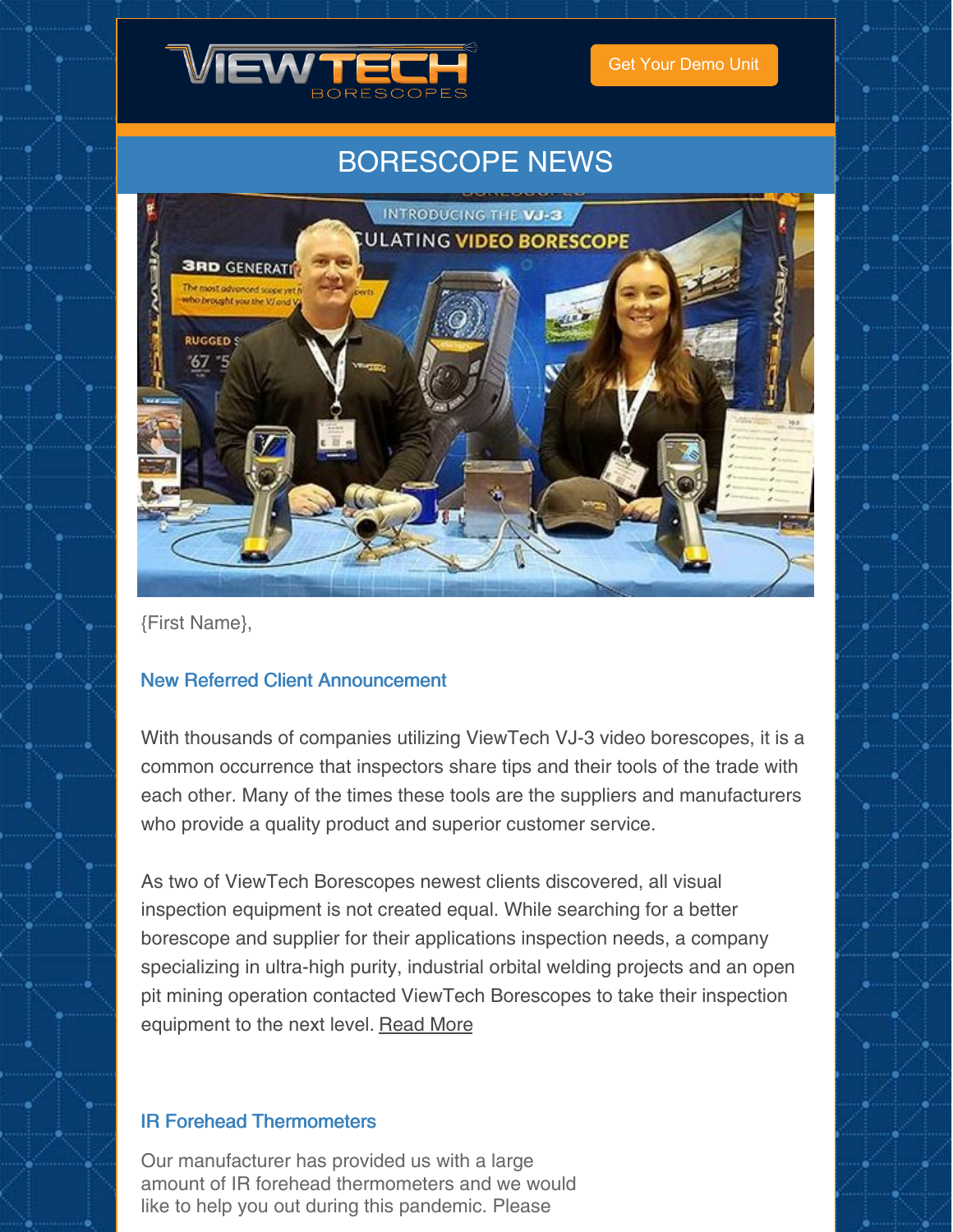reply to this email with your shipping address if you would like us to send you one of our thermometers.



## INDUSTRY NEWS



#### Why Pre-Build Calibration is Critical to Part Quality for Metal Additive **Manufacturing**

Conversations around quality in metal additive manufacturing often focus on the flashy application of highfrequency, in situ, real-time monitoring systems and the neural networks or machine learning required for map-reduction of the mountains of data generated. There is, however, an often-overlooked aspect of consistently making highquality parts: calibrations.

#### READ [MORE](https://www.qualitymag.com/articles/96242-why-pre-build-calibration-is-critical-to-part-quality-for-metal-additive-manufacturing?oly_enc_id=7121J1698590F4R)

#### 10 Women in Aviation You Should Know

The achievements and progress made by women throughout history shouldn't just be relegated to Women's History Month. While there is still so much room for female inclusion in the aviation industry, there have been some incredible women who have stood out across decades with their accomplishments in the field.

#### READ [MORE](https://www.fodors.com/news/photos/10-women-in-aviation-you-should-know)

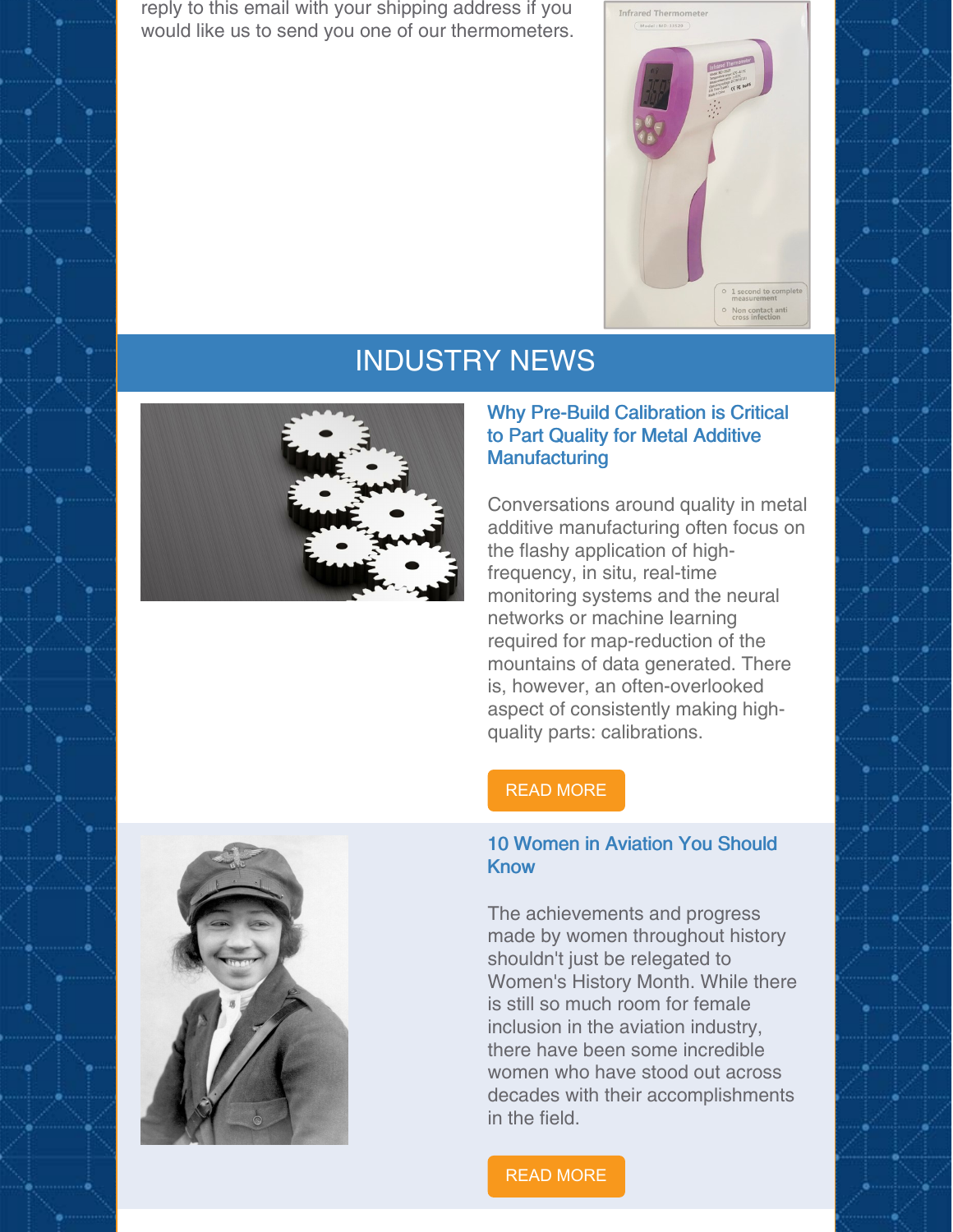

#### Chevy's Silverado Electric Truck to Share Assembly Line with Hummer **FV<sub>s</sub>**

General Motors announced it will build an electric Chevrolet Silverado full-size pickup truck in Detroit. The new Silverado is designed from the ground up to be an electric vehicle, GM President Mark Reuss said at an event at the Detroit-Hamtramck plant that has been renamed Factory Zero because it is being retooled to only build electric vehicles.

### READ [MORE](https://www.motortrend.com/news/chevrolet-silverado-ev-truck-announcement/)

# UPCOMING TRADESHOWS



MRO [Americas](https://www.viewtech.com/about-us/tradeshows/mro-americas-aviation-week-2021/?utm_source=newsletter&utm_medium=email&utm_campaign=newsletter0421) - Aviation Week 2021 April 27-29, 2021 Orlando, FL



Turbine Engine Technology [Symposium](https://www.viewtech.com/about-us/tradeshows/turbine-engine-technology-symposium-tets-2021/?utm_source=newsletter&utm_medium=email&utm_campaign=newsletter0421) - TETS 2021 June 28-30, 2021 Dayton, OH